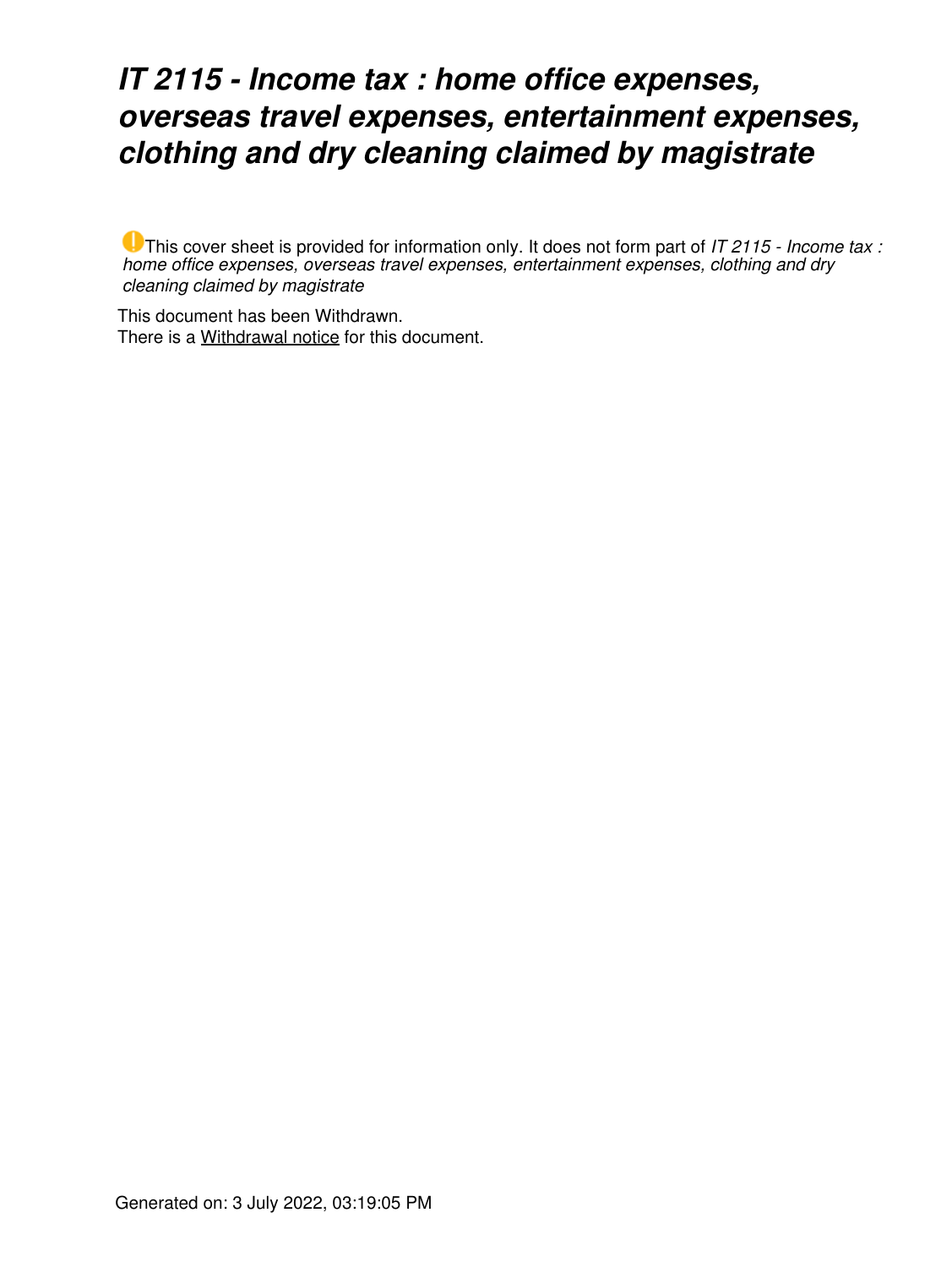## TAXATION RULING NO. IT 2115

 INCOME TAX : HOME OFFICE EXPENSES, OVERSEAS TRAVEL EXPENSES, ENTERTAINMENT EXPENSES, CLOTHING AND DRY CLEANING CLAIMED BY MAGISTRATE

## F.O.I. EMBARGO: May be released

- REF H.O. REF: J35/1051 P4 F22-23 DATE OF EFFECT: Immediate 80/5781
	- B.O. REF: DATE ORIG. MEMO ISSUED: 26 October 1984

## F.O.I. INDEX DETAIL

REFERENCE NO: SUBJECT REFS: LEGISLAT. REFS:

- I 1127196 HOME OFFICE EXPENSES 51(1) OVERSEAS TRAVEL EXPENSES ENTERTAINMENT EXPENSES ALLOWABLE DEDUCTIONS
- PREAMBLE It has been decided that no appeal will be lodged against a decision of Taxation Board of Review No. 2 dated 20 September 1984 in which the Board held (inter alia) that a magistrate/coroner was entitled to deductions in respect of the expenses of cleaning his home office and telephone calls. The decision was reported as Case R93 84 ATC 623 and Case 146 27 CTBR (NS) 1140.
- FACTS 2. The taxpayer was employed as a relieving stipendiary magistrate until December 1978 and thereafter as a coroner. The income years in issue in the references were the 1978 - 1981 income years.

 3. One of the rooms in the taxpayer's home was exclusively used by him as an office. The office was used in attending to urgent telephone calls which, on average, occurred about 3 times per week and occasionally in the reception of police officers in relation to his duties.

 4. The taxpayer undertook a 23 day tour of the USA and Canada in which he visited coronial complexes and entered into dialogue with people of authority on a range of professional topics. Upon his return he provided a written report to the Law Department on his findings.

 5. The taxpayer claimed deductions for home office expenses (insurance, mortgage interest, cleaning and repairs), overseas travel expenses, entertainment expenses, clothing and dry cleaning expenses, local travel expenses and telephone calls.

 6. The Board held that the home office expenses were not allowable deductions except for a proportion of the expense of cleaning the taxpayer's home which was deductible according to